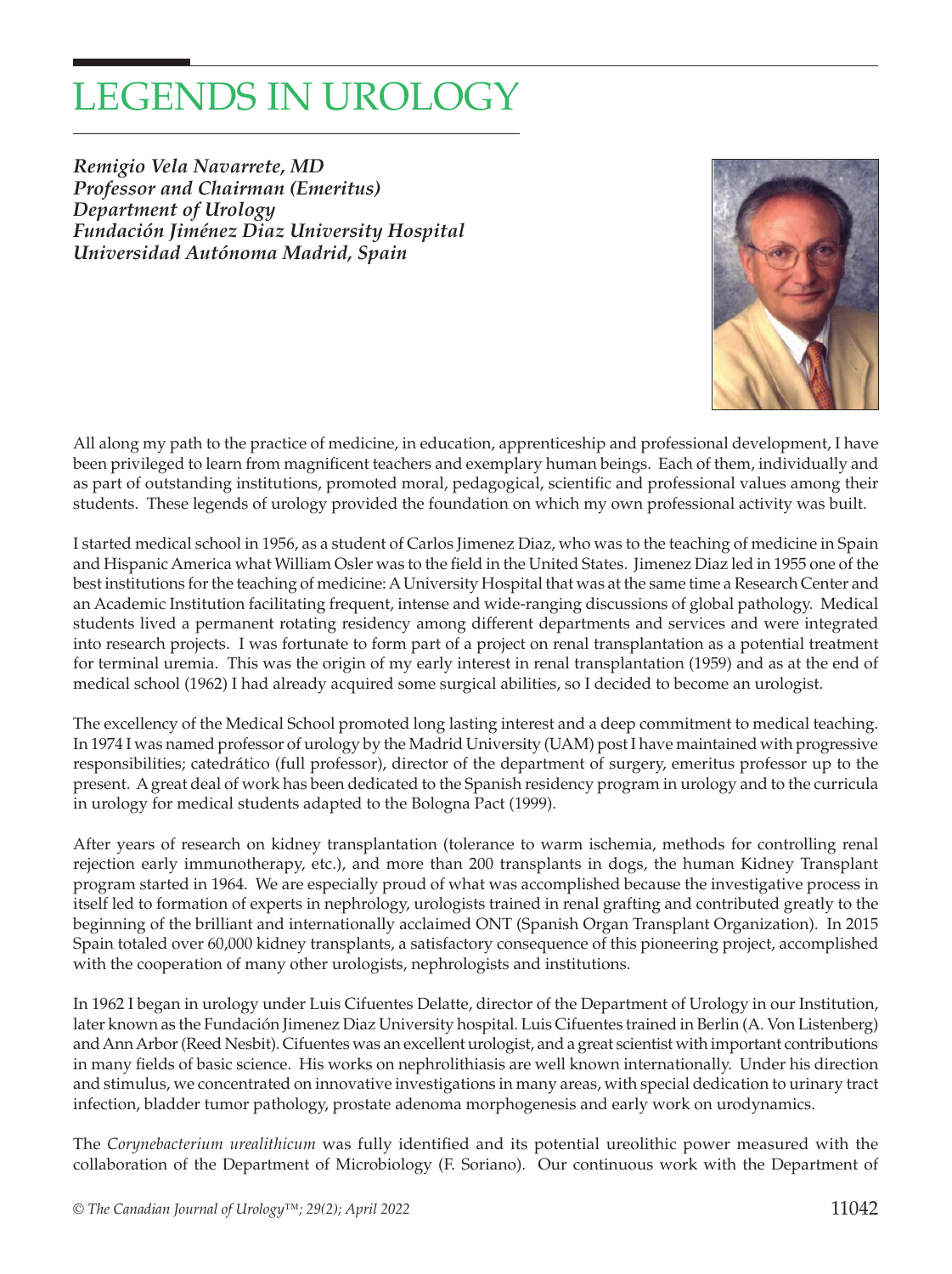Microbiology resulted in many studies on urinary infection, septic risk of the urological patient, the scientific basis of antimicrobial prophylaxis in urological surgery, etc. finally summarized in a book on High Risk Urinary Tract Infection (1982).

My early work on lower urinary tract (LUT), urodynamics was due to the massive presence of children with meningocele in our institution. Combining the use of Lewis cystomanometer and dynamic radiology the different neurogenic dysfunctions of these children were categorized. In 1965 we were already treating these patients with the powerful alpha-blocker phenoxybenzamine, associated in some cases with intermittent catheterization, when our colleagues were "diverting" many of these children and "undiverting" years later. Our work on prostate adenoma morphogenesis (F. Manzarbeitia) and inflammatory markers response to diverse pharmacological drugs (A. López Farré) provided original and interesting data of clinical value.

In September 1965, following the ECFMG examination, I was accepted as a postdoctoral fellow at U.C.L.A. Department of Urology under the direction of Willard Goodwin and Joseph Kaufman for 1 year, later expanded for 3 months with an N.I.H. fellowship. Goodwin´s innovative use of ileal segments for ureteral and bladder substitutions are well known. In 1956 he described the "spherical bladder". We demonstrated years later by urodynamic testing that the spherical bladder was the ideal model for bladder substitution although others added "cheminées" for better protection.

Joseph Kaufman's pioneering work on renovascular hypertension and renovascular surgery was especially attractive because of its connection with renal transplantation. Beyond technical perfection, unsurpassable in the hands of Kaufman, there were frequent debates on the interpretation of results and complications. We explored in animal models aortoiliac, vena cava and portal hemodynamics and the hypothesis that in the scenario of high flow vascular surgery, most complications and failure were not due to technical complications but to renal lesions and consequent reductions of flow (Lancet 1969). Thanks to the UCLA residents Chester Winter, Patrick Walsh, Peter Scardino, Lester Klein, Ben Gittes, Rich Earlich, … and European visitors Mikele Pavone Macaluso, Jo Smith, Rolf Ackerman, Fritz Schroeder, Paul Van Cagh, Urs Studer, Peter Rather. I have always enjoyed the best and most advanced urological ambiance!

In the early 70´s the standard urodynamics study of the lower urinary tract (LUT) was a common procedure: in our case, videourodynamic. It was known that not all dilatations of the upper urinary tract (UUT) were obstructive but the UTT urodynamics study was ignored. Applying our radiological facilities, we used antegrade renal puncture pyelography and manometry to explore upper tract urodynamics. First, with constant pressure, flow controlled, antegrade perfusion of contrast dye and later combining pressure flow studies. With these methods, we were able to recognize obstruction, organic or functional, and to quantify the intensity of the obstruction (C. González Enguita).

The publication of Shlomo Raz and Marco Caine in 1973 on the high expression of adrenergic receptors in prostatic tissue was, in some way, the reason for the use of alpha-blockers in BPH. For us, this work served as a stimulus for starting an ambitious project on uropharmacology (A. García Sacristán, F. Pérez Martínez) that included isometrics studies, and in vivo experimental models in animals. We have tested the pharmacological response of the ureter, bladder and striated sphincter to many drugs, in sample isolated or simultaneously tested, under different functional circumstances. Some of the drugs currently used in clinical urology have been tested in our lab. In 1979 we published with S. Raz a book on Pharmacological Control of Urodynamic Dysfunctions, briefing part of our extensive work on the subject. Our facilities permitted in 1982 explore the endotelial benefits of sildenafilo using β1-guanilatociclasa as a marker (J.V. García Cardoso).

For 8 years I was General Secretary of the Spain Urology Association (AEU). Perhaps because of what I learned during this fruitful period, Frans Debruyne asked me to collaborate with the European Urology Association (EAU), where I served two terms as director of the Strategy and Planning Office (SPO). Our collaboration ended with the publication of a small work, The Future of European Urology (Guy Vallancien, Karl-Heinz Kurth, J. T. Andersen, G. Martorana, A. Borowka) along with other publications, which will doubtless be food for thought for future urologists.